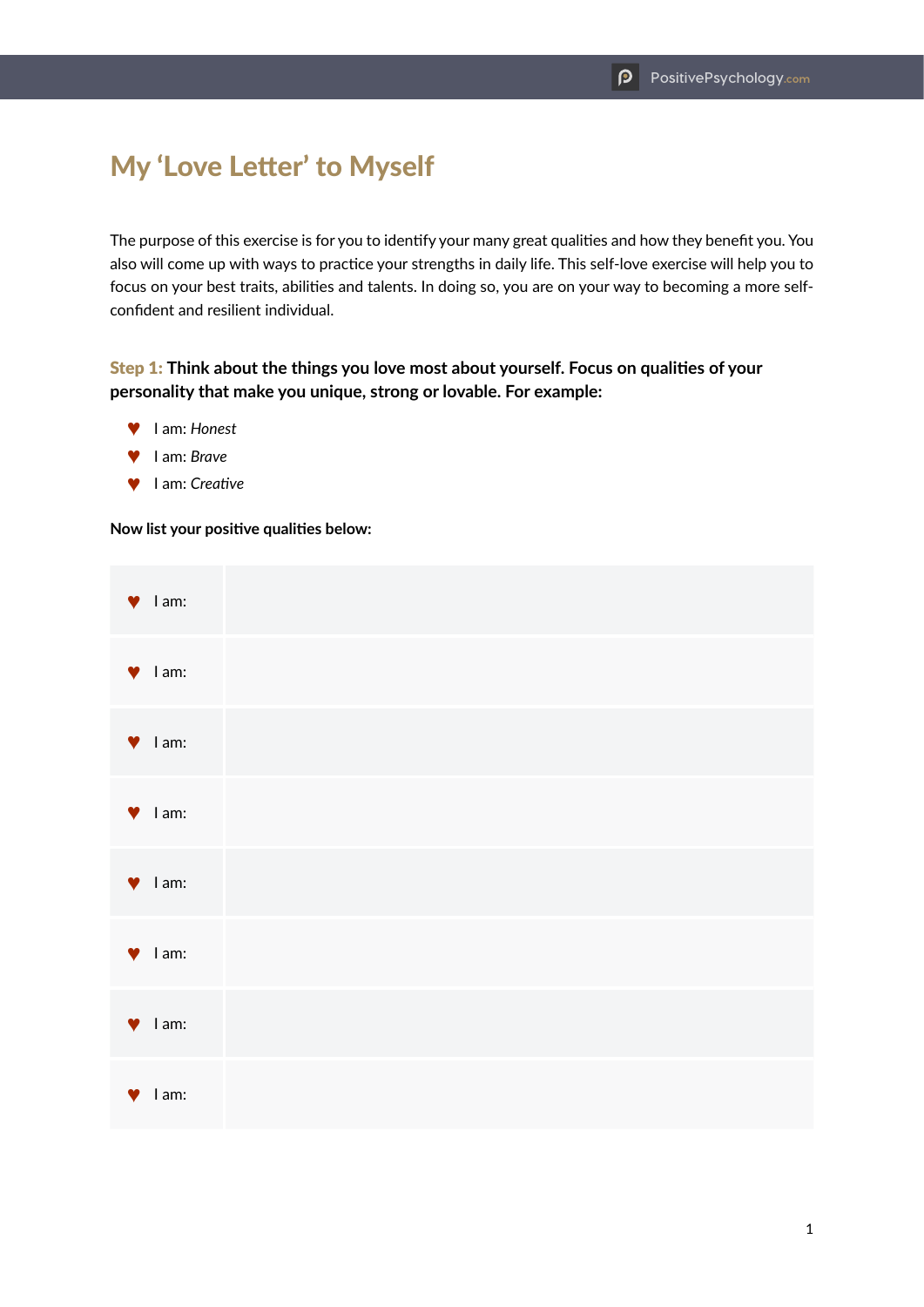### Step 2: **Consider the ways in which these qualities have benefited you or someone else in your life. For example:**

- ™ *The quality of honesty has benefited me because my boss trusts me to work on important projects independently.*
- ™ *The quality of bravery has benefited me because I got through a very painful situation in my life and became stronger because of it.*
- ™ *The quality of creativity has benefited me because I have created artwork that I am proud to display in my home.*

#### **Now list the benefits of your positive qualities below:**

| The quality of | has benefited me because: |
|----------------|---------------------------|
| The quality of | has benefited me because: |
| The quality of | has benefited me because: |
| The quality of | has benefited me because: |
| The quality of | has benefited me because: |
| The quality of | has benefited me because: |
| The quality of | has benefited me because: |
| The quality of | has benefited me because: |